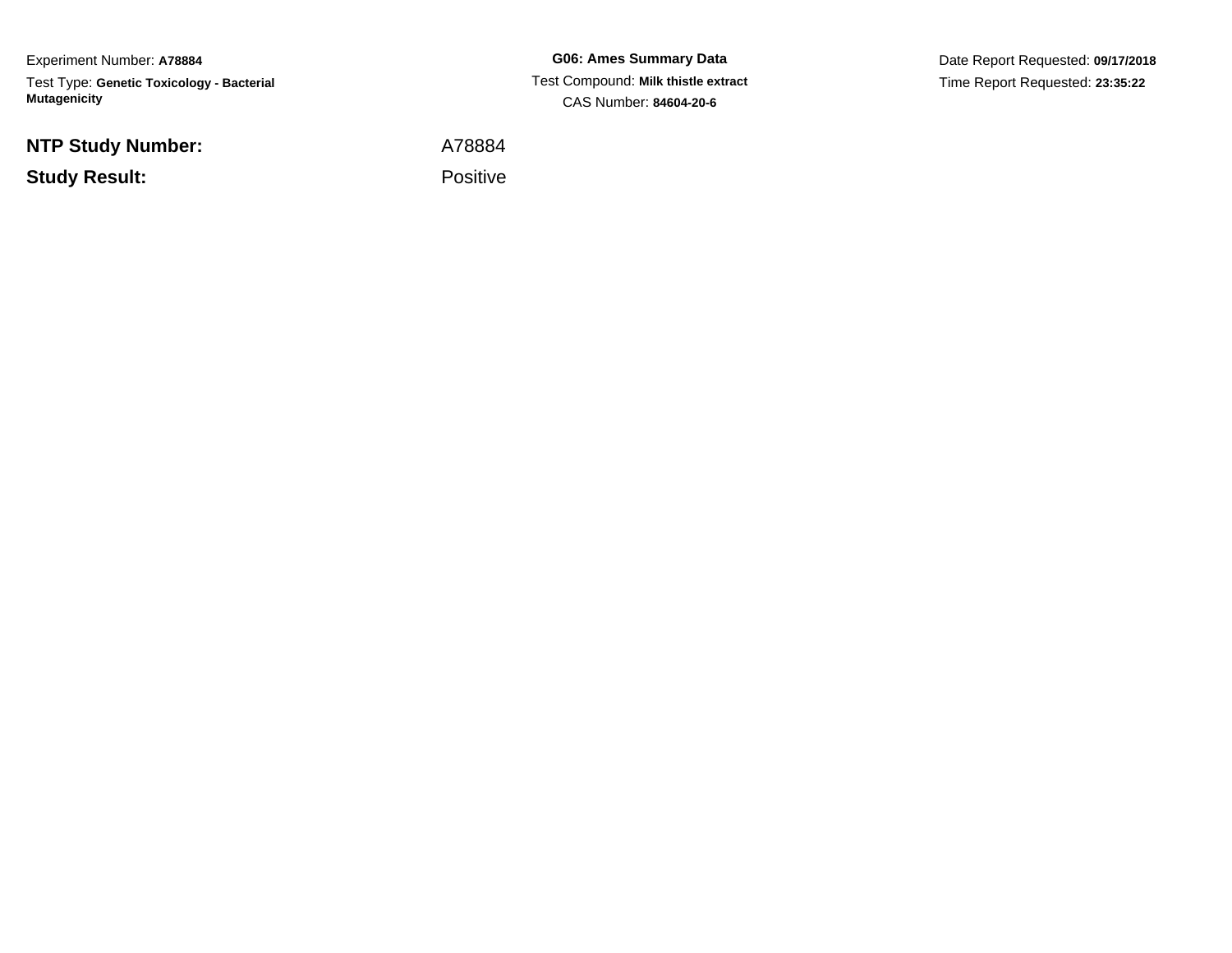| Experiment Number: A78884                                        |                                                               | <b>G06: Ames Summary Data</b> | Date Report Requested: 09/17/2018 |  |
|------------------------------------------------------------------|---------------------------------------------------------------|-------------------------------|-----------------------------------|--|
| Test Type: Genetic Toxicology - Bacterial<br><b>Mutagenicity</b> | Test Compound: Milk thistle extract<br>CAS Number: 84604-20-6 |                               | Time Report Requested: 23:35:22   |  |
|                                                                  |                                                               | Strain: TA100                 |                                   |  |
| Dose (ug/Plate)                                                  | <b>Without S9</b>                                             | <b>With 30% Rat S9</b>        | With 30% Hamster S9               |  |
| Vehicle Control <sup>1</sup>                                     | $124 \pm 9.9$                                                 | $125 \pm 9.2$                 | $116 \pm 1.5$                     |  |
| 100.0                                                            | $109 \pm 7.6$                                                 | $114 \pm 3.3$                 | $93 \pm 4.6$                      |  |
| 333.0                                                            | $119 \pm 10.7$                                                | $98 \pm 3.8$                  | $113 \pm 11.7$                    |  |
| 1000.0                                                           | $111 \pm 8.1^s$                                               | $113 \pm 3.8$                 | $121 \pm 0.6$                     |  |
| 3333.0                                                           | $75 \pm 8.0^x$                                                | $149 \pm 4.0^{x}$             | $159 \pm 4.7^{x}$                 |  |
| 10000.0                                                          | $20 \pm 2.0^{x}$                                              | $61 \pm 6.0^{x}$              | $81 \pm 13.4^x$                   |  |
| <b>Trial Summary</b>                                             | Negative                                                      | Negative                      | Negative                          |  |
| Positive Control <sup>2</sup>                                    | $294 \pm 18.8$                                                |                               |                                   |  |
| Positive Control <sup>3</sup>                                    |                                                               |                               | $629 \pm 42.2$                    |  |
| Positive Control <sup>4</sup>                                    |                                                               | $270 \pm 15.6$                |                                   |  |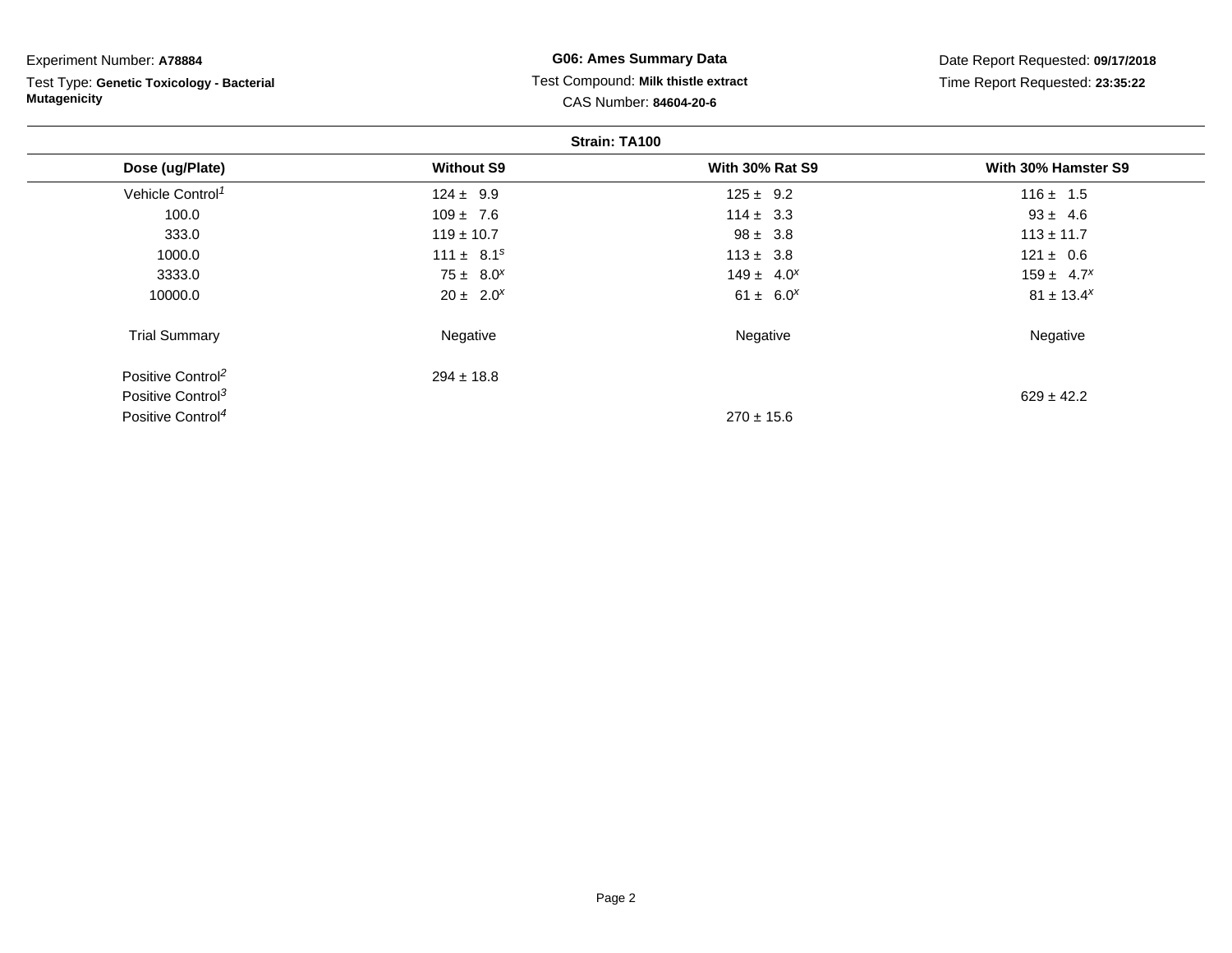| Experiment Number: A78884                                        |                   | <b>G06: Ames Summary Data</b> |                                                               |                           | Date Report Requested: 09/17/2018 |  |
|------------------------------------------------------------------|-------------------|-------------------------------|---------------------------------------------------------------|---------------------------|-----------------------------------|--|
| Test Type: Genetic Toxicology - Bacterial<br><b>Mutagenicity</b> |                   |                               | Test Compound: Milk thistle extract<br>CAS Number: 84604-20-6 |                           | Time Report Requested: 23:35:22   |  |
|                                                                  |                   |                               | <b>Strain: TA98</b>                                           |                           |                                   |  |
| Dose (ug/Plate)                                                  | <b>Without S9</b> | <b>Without S9</b>             | <b>Without S9</b>                                             | <b>Without S9</b>         | <b>With 30% Rat S9</b>            |  |
| Vehicle Control <sup>1</sup>                                     | $13 \pm 1.5$      | $15 \pm 1.2$                  | $15 \pm 2.3$                                                  | $17 \pm 3.4$              | $17 \pm 2.5$                      |  |
| 100.0                                                            | $12 \pm 0.9$      | $16 \pm 2.1$                  | $11 \pm 0.9$                                                  | $18 \pm 0.7$              | $13 \pm 2.2$                      |  |
| 333.0                                                            | $13 \pm 2.1$      | $23 \pm 1.5$                  | $17 \pm 1.8$                                                  | $22 \pm 2.2$              | $29 \pm 7.2$                      |  |
| 1000.0                                                           | $22 \pm 3.5$      | $29 \pm 1.2$                  | $22 \pm 1.5$                                                  | $30 \pm 2.5$              | $38 \pm 1.5$                      |  |
| 2000.0                                                           |                   | $31 \pm 3.8$                  | $14 \pm 0.6$                                                  | $26 \pm 4.7$ <sup>p</sup> |                                   |  |
| 3333.0                                                           | $18 \pm 2.1^x$    | $76 \pm 26.4^x$               | $10 \pm 0.3^{x}$                                              | $17 \pm 4.5^{x}$          | $90 \pm 10.2^x$                   |  |
| 10000.0                                                          | $6 \pm 0.9^{x}$   |                               |                                                               |                           | $38 \pm 1.7^{x}$                  |  |
| <b>Trial Summary</b>                                             | Negative          | Positive                      | Negative                                                      | Negative                  | Positive                          |  |
| Positive Control <sup>5</sup>                                    | $244 \pm 11.3$    | $233 \pm 9.4$                 | $315 \pm 6.4$                                                 | $232 \pm 7.7$             |                                   |  |
| Positive Control <sup>3</sup>                                    |                   |                               |                                                               |                           | $230 \pm 2.0$                     |  |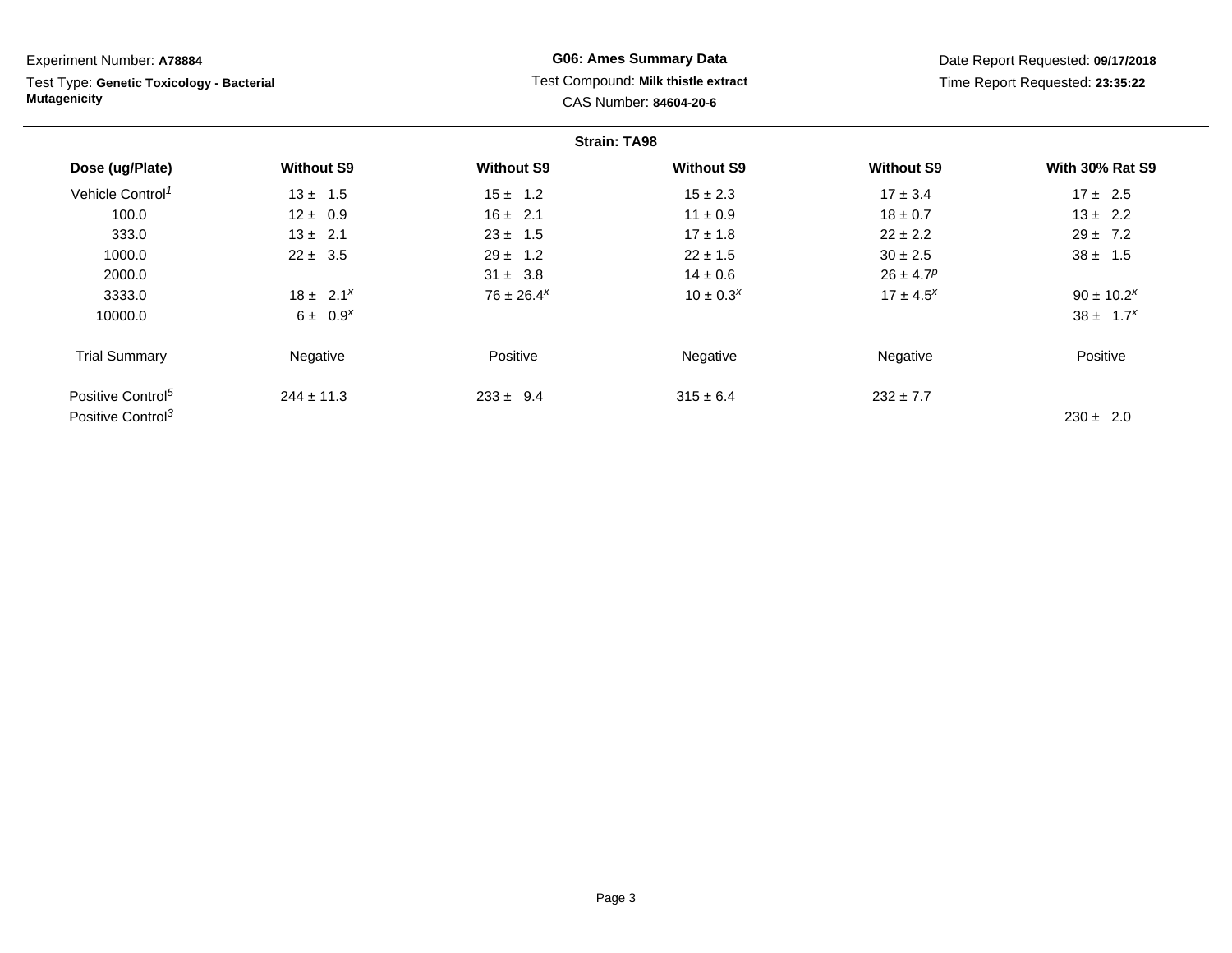Experiment Number: **A78884**

Test Type: **Genetic Toxicology - Bacterial Mutagenicity**

**G06: Ames Summary Data** Test Compound: **Milk thistle extract**CAS Number: **84604-20-6**

Date Report Requested: **09/17/2018**Time Report Requested: **23:35:22**

|                               | <b>Strain: TA98</b>    |                     |                     |  |  |
|-------------------------------|------------------------|---------------------|---------------------|--|--|
| Dose (ug/Plate)               | <b>With 30% Rat S9</b> | With 30% Hamster S9 | With 30% Hamster S9 |  |  |
| Vehicle Control <sup>1</sup>  | $22 \pm 3.1$           | $14 \pm 1.7$        | $15 \pm 0.7$        |  |  |
| 100.0                         | $30 \pm 4.7$           | $13 \pm 1.2$        | $14 \pm 3.0$        |  |  |
| 333.0                         | $42 \pm 4.7$           | $18 \pm 2.7$        | $17 \pm 0.9$        |  |  |
| 1000.0                        | $68 \pm 2.4$           | $30 \pm 1.2$        | $33 \pm 4.0$        |  |  |
| 2000.0                        | $95 \pm 15.2$          |                     | $88 \pm 7.9$        |  |  |
| 3333.0                        | $123 \pm 10.2^x$       | $71 \pm 11.2^x$     | $148 \pm 24.3^{x}$  |  |  |
| 10000.0                       |                        | $44 \pm 2.6^{x}$    |                     |  |  |
| <b>Trial Summary</b>          | Positive               | Positive            | Positive            |  |  |
| Positive Control <sup>5</sup> |                        |                     |                     |  |  |
| Positive Control <sup>3</sup> | $214 \pm 9.0$          | $581 \pm 25.7$      | $237 \pm 4.8$       |  |  |